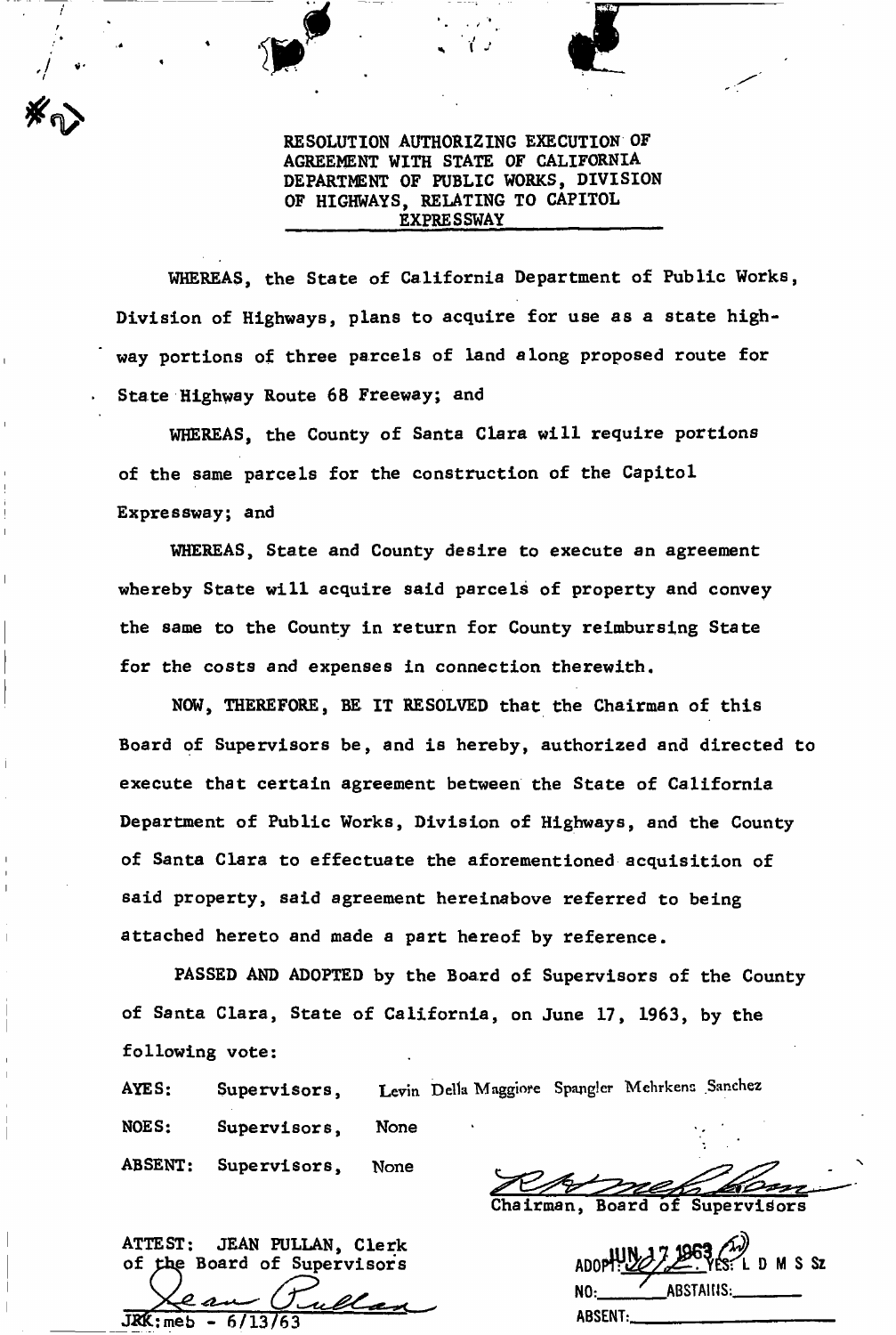## AGREEMENT

The County of Santa Clara, a political subdivision of the State of California, hereinafter referred to as "COUNTY\*, and the State of California, Department of Public Works, Division of Highways, hereinafter referred to as "STATE", do enter into the following Agreement:

91199

WHEREAS, State plans to acquire, for use as State highway,, portions of three parcels of land along the proposed route for' State Highway Route 68 Freeway, as said portions are delineated on Drawings Nos. A-672.16, A-672.17, and A-672.17A entitled "Appraisal Map", which said drawings are on. file in the offices of the Division of Highways, 150 Oak Street, San Francisco, California, and which are by reference made a part of this Agreement; and

WHEREAS, County will require portions of the same parcels hereinbefore mentioned for the construction of its Capitol Expressway and desires that State, at the sole expense of County, acquire these additional property rights; and

WHEREAS, it is desired by County and State to set forth herein the additional property rights to be acquired for County by State, and for the reimbursement to State by County of County's share of the costs of acquiring such property rights.

NOW, THEREFORE, IT IS AGREED AS FOLLOWS:

SECTION I

For and in consideration of the covenants and conditions to be kept and performed by County, as set forth in this Agreement, State agrees:

1. To appraise and acquire necessary property rights for those parcels of land designated Parcels 32208 and 32209 on the afo" ementibned Drawing No. A -672.16 and Parcel designated 32211 on the aforementioned Drawing No. A-672.17A, and to transfer said rights to County after all costs for said rights

ce : Pub. russe.

r

*2* 

 $\mathbf{1}$ 

**3** 

\*

**5**  • **6** 

**7** 

**8** 

**9** 

**10** 

**11** 

**12** 

**13** 

**14** 

**15** 

16

**17** 

**18** 

**19** 

**20** 

**21** 

*22* 

**23** 

**24** 

**25** 

**26** 

**27** 

**28** 

**29** 

**30** 

**31**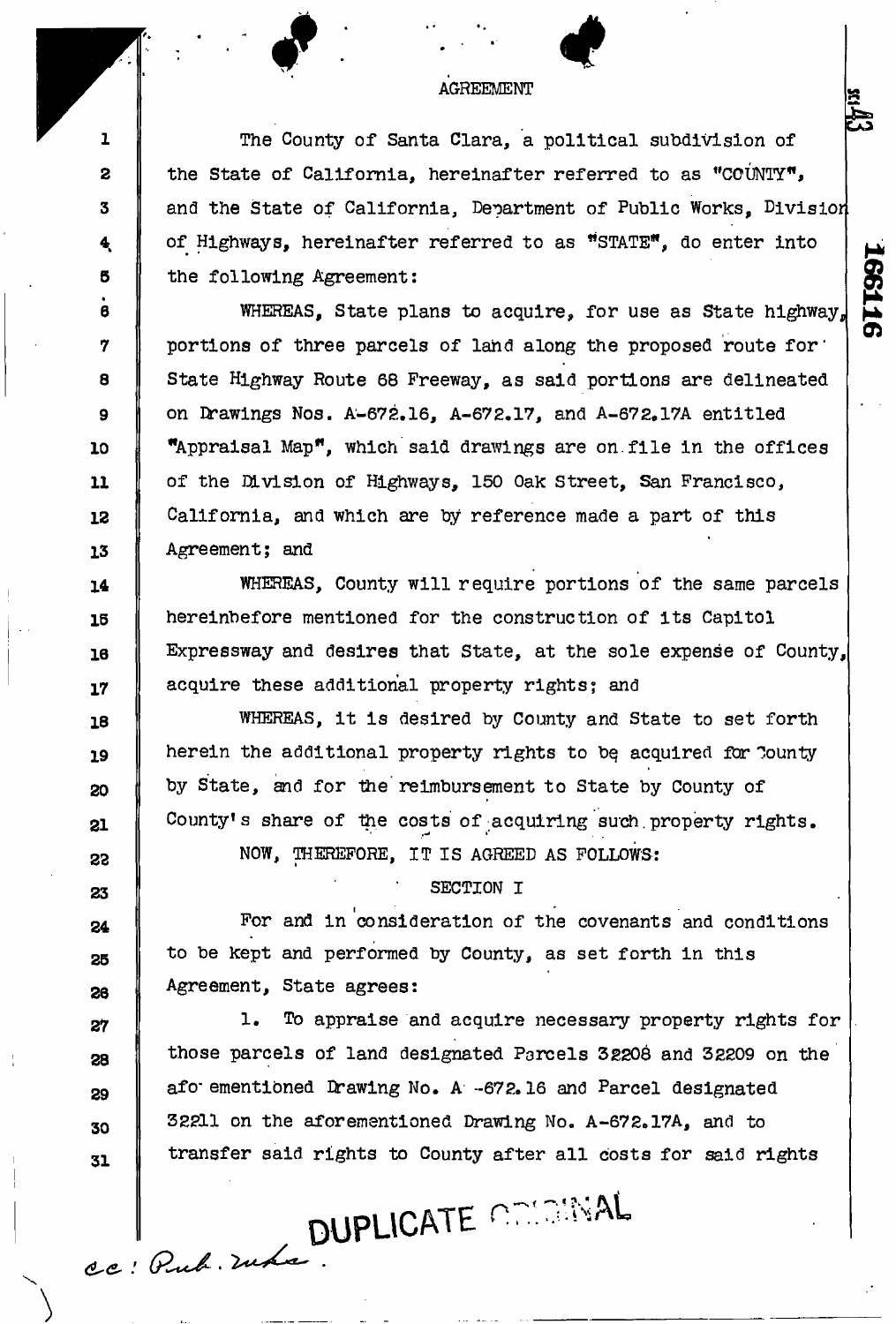have been established and payments received therefor.

1

**2** 

**3** 

**4**  \* **5** 

.<br>ອ

**7** 

**8** 

**9** 

**10** 

**11** 

12

**13** 

**14** 

**15** 

**18** 

**17** 

**18** 

**19** 

20

**21** 

**23** 

**23** 

**24** 

**25** 

**28** 

**27** 

**28** 

**29** 

**30** 

**31** 

. 2. To furnish County upon completion of acquisition of said property rights, a detailed report of expenditures made therefor, and to refund to County any residual amount of County funds deposited with State, as set forth hereinafter, remaining after deducting the amount of said expenditures.

## SECTION II

For and in consideration of the covenants and conditions to be kept and performed by State, as set forth in this Agreement, County agrees:

1. To bear County's share of the costs of obtaining property rights as provided herein, such share to be an amount calculated as follows?'

> (a) Property Rights. - The cost to the County for the area of the respective Parcels 3P208, 32209, and 32211 shall be a sum bearing the same proportion to the total amount paid by State for combined State.and County takings from the aforementioned three parcels of land from which both Parties hereto have right of way requirements as the area of the lands to be acquired for County bears to the total area of such lands.

(b) Damages. - The cost to County for damages from all causes, including severance and the taking of access rights to the remaining property of the respective pareels of land, shall be calculated in the same manner as hereinbefore set forth in the same percentage of total damages as percentage is determined pursuant to Paragraph  $(a)$  of this Subsection.

(c) Costs of Relocating Existing Irrigation.  $Facilities. - The cost for the reduction of existing$ irrigation facilities shall be the actual expense to State

irrigation facilities shall be the actual expense to  $\mathcal{L}_{\mathcal{A}}$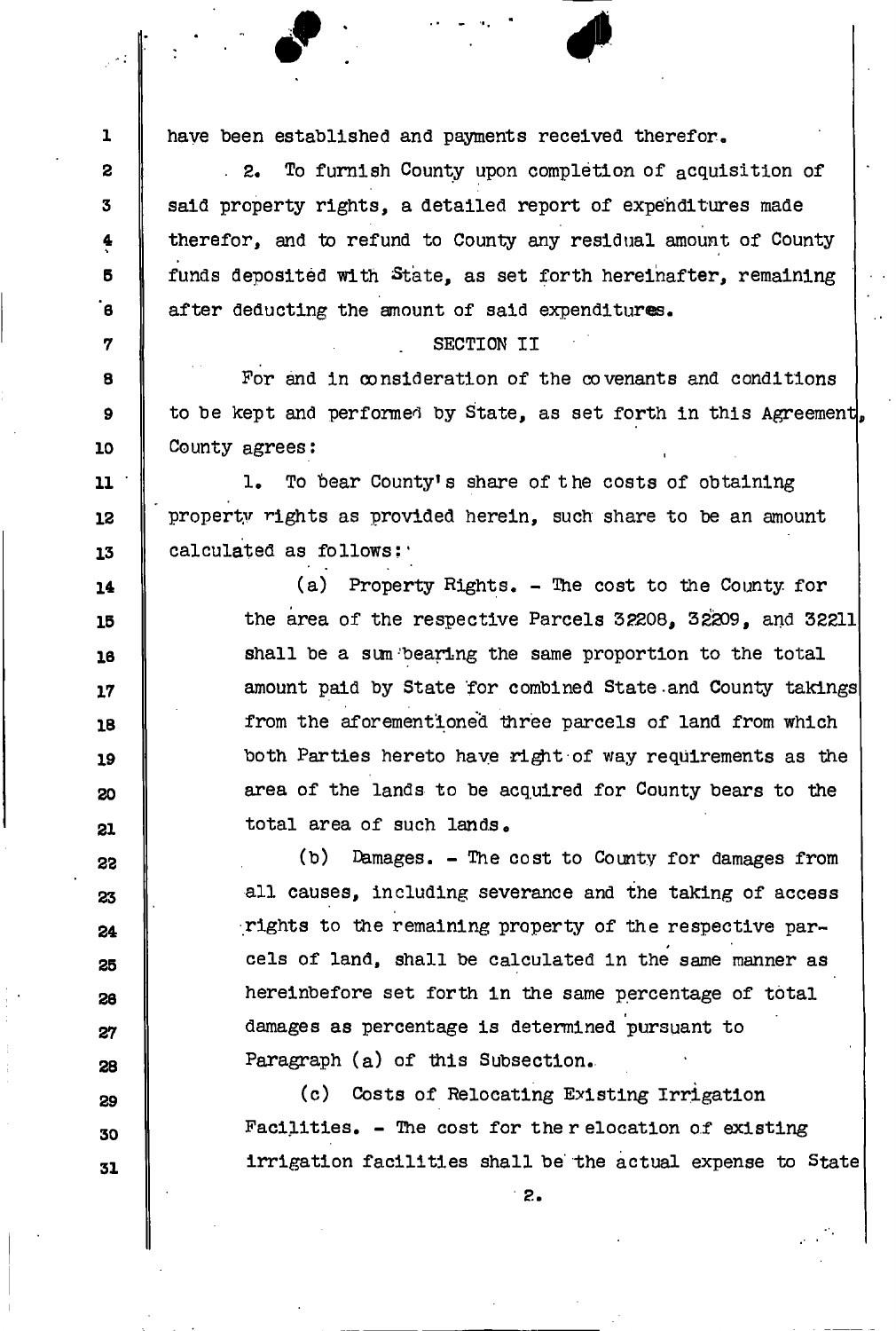for the relocation of such facilities on those parcels of land to be acquired for County.

1

**2** 

**3** 

**4** 

**5** 

'6

**7** 

**8** 

**9** 

**10** 

11

12

**13** 

**14** 

**15** 

16

**17** 

**18** 

**19** 

**20** 

**21** 

*22* 

**.23** 

**24** 

+

+

**25** 

**26** 

**27** 

**28** 

**29** 

**30** 

**31** 

(d) Overhead Costs. - The cost to County for overhead costs, including indirect charges for undistributed right of way overhead costs shall be a fixed charge of  $$750.00$  per parcel, but in those cases where it becomes necessary for state to acquire by Eminent Doman proceedings, the costs of such proceedings shall he prorated between County and State in the same manner as hereinbefore set forth in the same percentage of total costs as percentage is determined pursuant to Paragraph (a) of this Subsection,

To deposit with State promptly upon receipt of  $2.$ • - . *\**  statement therefor, the sum of \$70,000.00, said sum being the estimated amount of County's entire proportionate share of obtaining property rights on the aforesaid lands, including cost of acquisition.

To pay State promptly upon receipt of statement з. therefor, any amount over and above the aforesaid deposit required to complete the financing of County's proportionate share of the actual costs to State for obtaining the aforesaid property rights. the aforesaid property rights.

**3** 

+

+

+

+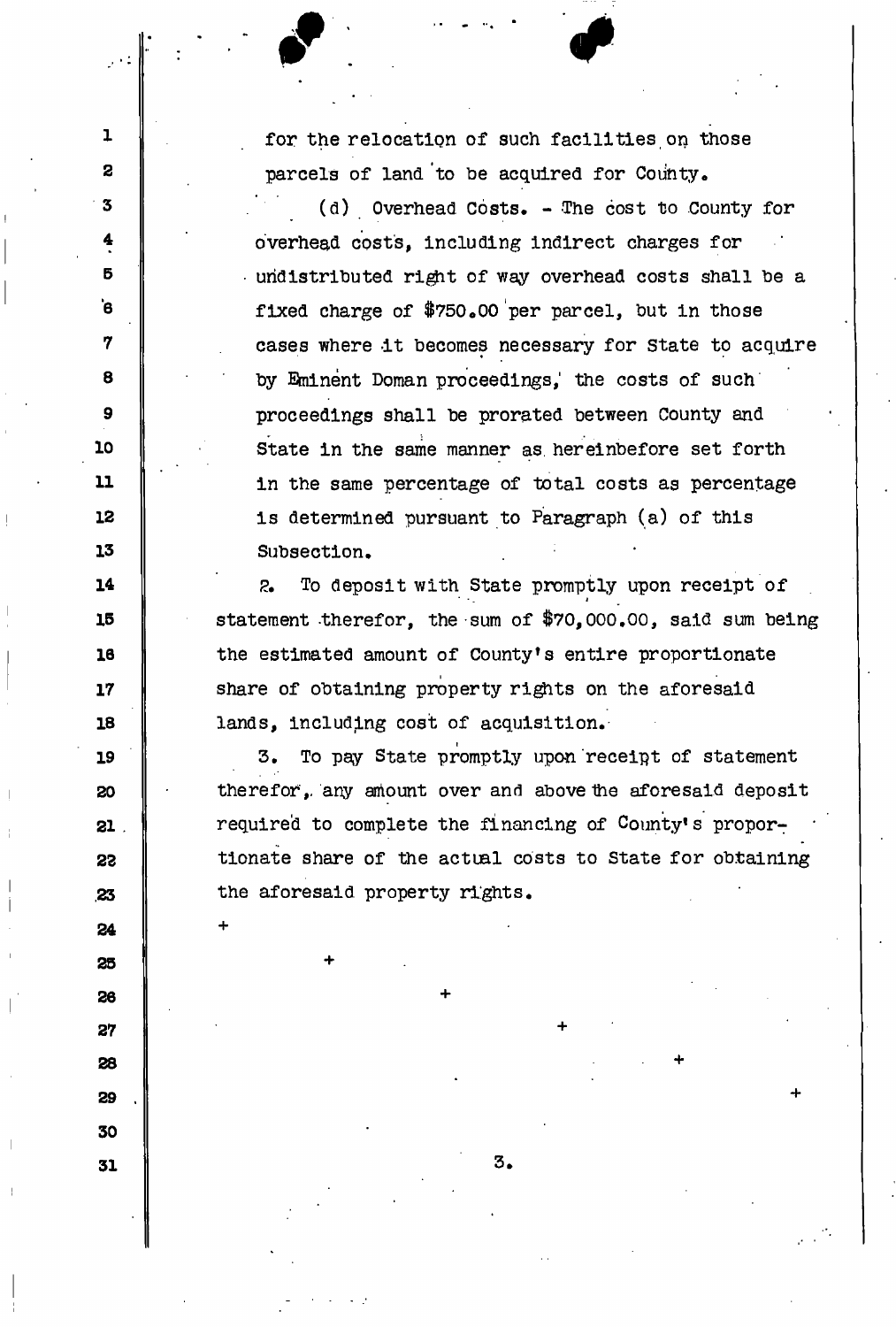IN WITNESS WHEREOF, the Parties hereto have caused this Agreement to be executed by their respective Officers, duly authorized: By the County, this \_\_\_\_\_\_\_\_ day of <u>Juny 17 1963</u>, 1963, and by the State, this extensional point of the state, this of Jane . 1963. APPROVAL RECOMMENDED: DEPARTMENT OP PUBLIC WORKS **8**  Acting through the . Division of Highways State of California *Jie*fineer J. C. Womack State Highway Engineer **11**  Вy 12 **Oeputy State Highway Engineer** Heaaquarters «ight or **Way** Office **13 14**  COUNTY OF SANTA CLARA APPROVED AS TO FORM AND **15**  PROCEDURE: **18**  By *Chtznefuldun*<br>Chairman, Board of Supervisors **17**  Devartment torney **18**  Public Works *^ ^ ^*  tfoarci or *supervisors*  20 county counser 21 **22 23 24 25 28 27 28 29 30**  *4* **31** 

1

**2** 

**3** 

**4** 

**5** 

'6

**7** 

**9** 

**10** 

**19**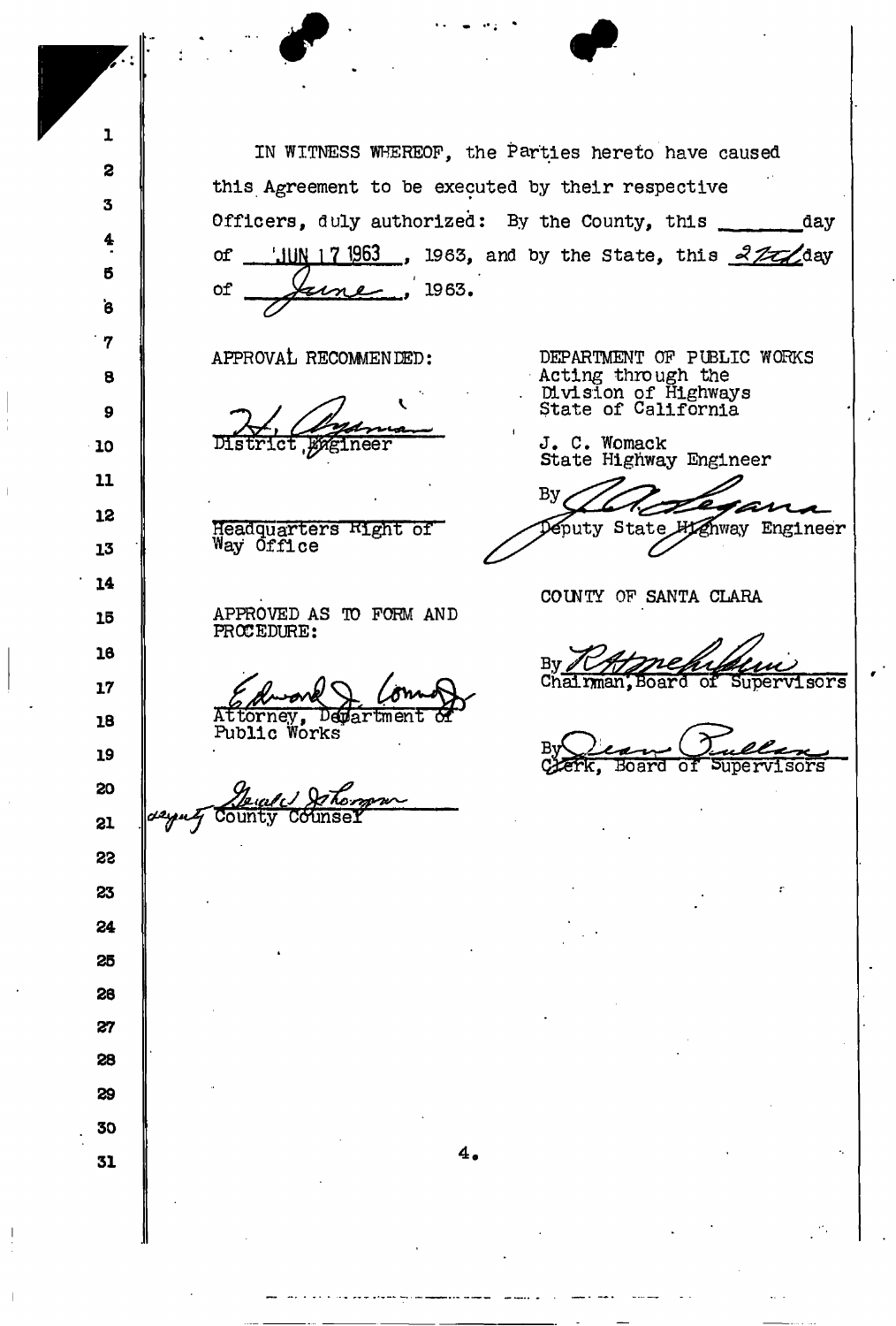STATE OF CALIFORNIA DEPARTMENT OF PUBLIC WORKS

## **DIVISION OF HIGHWAYS**

DISTRICT IV **IBO OAK STREET BAN FRANCISCO 2. CALIFORNIA** UNDHRHILL 3-0222

ADDRESS ALL COMMUNICATIONS TO P. O. DOX 3366. RINCON ANNEX<br>BAN FRANCISCO 19

June 10, 1963

PLKASS REFER TO FILB NO.

 $IV-SC1-68-C$ ,  $SJs$ 

Mr. James 3. Enochs .Director of Public Works County of Santa Clara • 20 West Rosa Street • San Jose, California

Dear Mr. Enochs:

Attsched, are the original and four copies of a proposed Agreement between the State and the County of Santa Clara to provide for State at sole expense of County to acquire portions of three parcels of real property for County's Capitol Expressway in connection with State's acquisitions for the Capitol Expressway Interchange on Road IV-SC1-68-C, SJs.

بصريرتهم

The parcels to be acquired for County are designated as parcels 32208, 32209, and 32211 on the Appraisal Maps *&-6?2.l6,* A-672.1? and A-672.17A, attached, in duplicate to this letter. It is estimated that the costs for these parcels including overhead, relocation of irrigation facilities, etc., will be \$70,000.

If the attached proposed Agreement is satisfactory to the County, please have the appropriate County officials execute the original and three copies and return them to this office for execution by the State.

Also, please furnish four certified copies of a Resolution adopted by the Board of Supervisors approving the Agreement and. authorising its execution.

The County's cooperation in this matter is appreciated by the Department.

Yours very truly,

 $J_{\bullet}$ ,  $P_{\bullet}$ Assistant State Highway Engineer

Allen M. Fortney City and County Cooperative Projects Engineer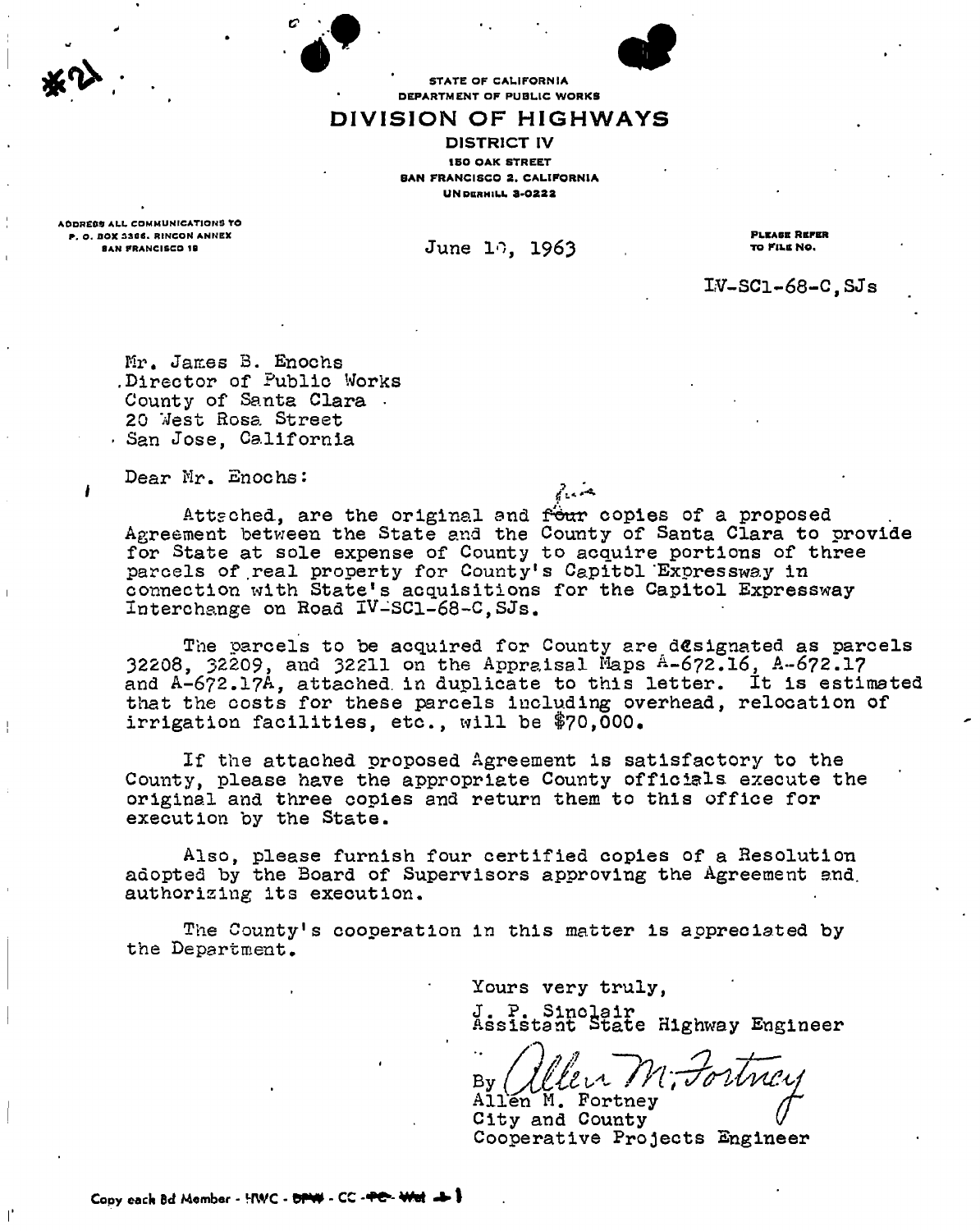Capital Channy

June 13, 1963

File No. IV-SC1-68-C.SJa

Mr. J. P. Sinclair Asst. State Highway Engineer State Division of Highways P. O. Box 3366. Rincon Annex San Francisco 19, California

Attention Mr. Allen M. Fortnev

Agreement relating to acquisitions of **Subject:** right of way - Capitol Empressway

Dear Mr. Sinclair:

Enclosed you will find the original and three copies of an agreement between the State of California and the County of Santa Clara which rolate to the acquisition of certain properties needed for the construction of the Capitol Expresoway.

The Board of Supervisors, at its regularly scheduled moeting on June 17, 1963, adopted a resolution authorizing its Chairman to execute this agreement on behalf of the County of Santa Clara. Enclosed you will find four cortified copies of this resolution as requested.

After execution on behalf of the State of California. we would appreciate your forwarding a fully executed copy of the agreement to this office.

Vory truly yours,

**BOARD OF SUPERVISORS** 

Mrs. Jean Pullan, Clerk of the Board of Supervisors

**JP: DUR: bc Encl** cc: Public Works Dept.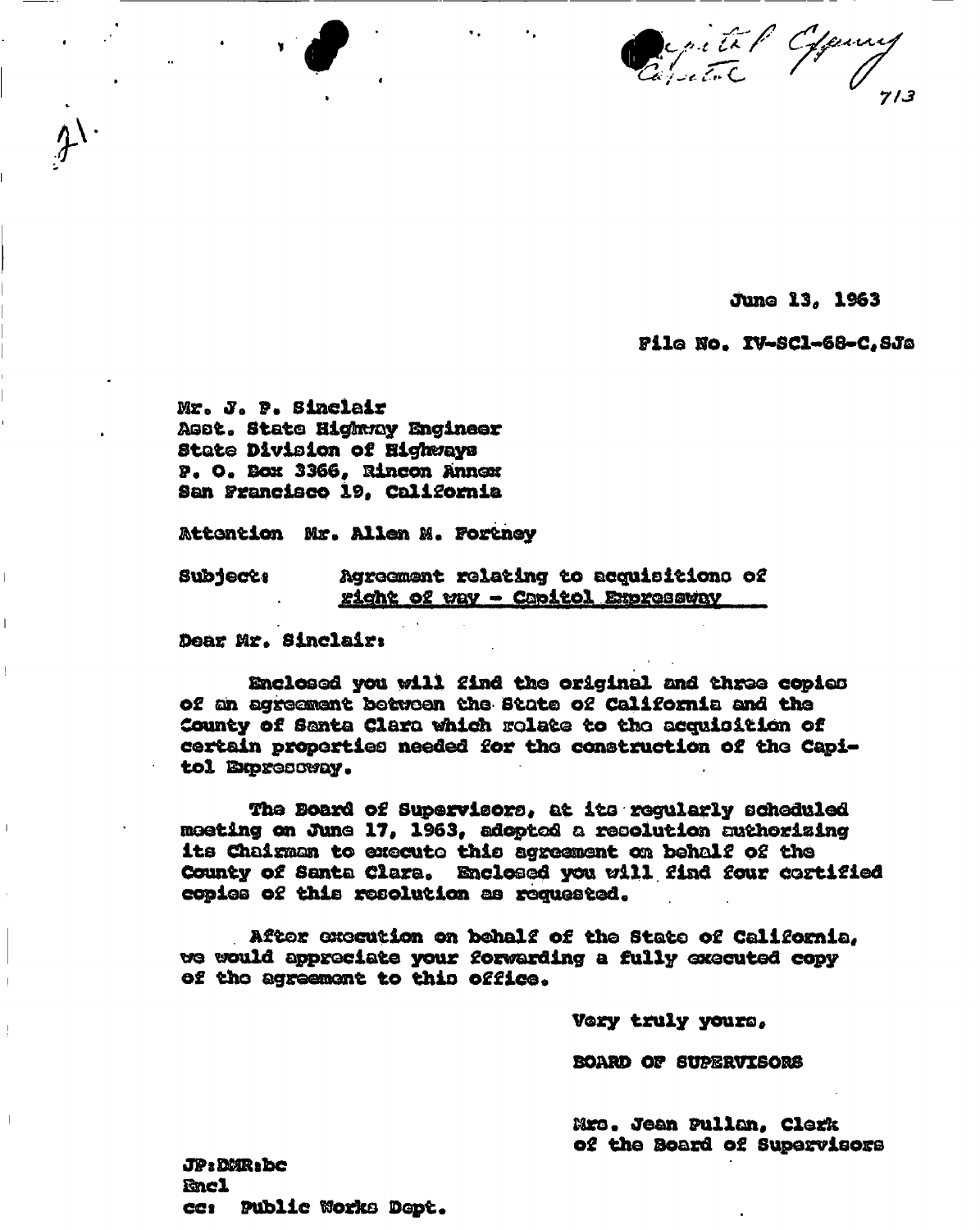rital Ofquey

## DEPARTMENT OF PUBLIC WORKS **DIVISION OF HIGHWAYS**

STATE OF CALIFORNIA

DISTRICT IV I SO OAK STREET SAN FRANCISCO 2. CALIFORNIA UNDERHILL 3-0222

July 5, 1963

PLEASE REFER TO FlLS NO.

IV-SC1-68-C, SJs

Mrs. Jean Pullan, Clerk Board of Supervisors County of Santa Clara 70 West Rosa Street San Jose, California

Dear Mrs, Pullan:

Attached, for the files of the County of Santa Clara, is one fully executed copy of an Agreement between the State and the County to provide for the acquisition of 3 parcels of land in connection with the Capitol Expressway Interchange, Road IV-SC1-68-C, SJs.

The County's cooperation in this matter is appreciated by the Department.

Yours very truly,

J. P. Sinclair Assistent State Highway Engineer Bν Allek T they City and County

Cooperative Projects Engineer  $\gamma_{\rm{th}}$ 

ان المرا**ف**ع الأمريكية

ADDRESS ALL COMMUNICATIONS TO<br>P. O. BOX 3356, RINCON ANNEX **BAN FRANCISCO 19** 

 $\lambda$ 

 $\mathbf{I}$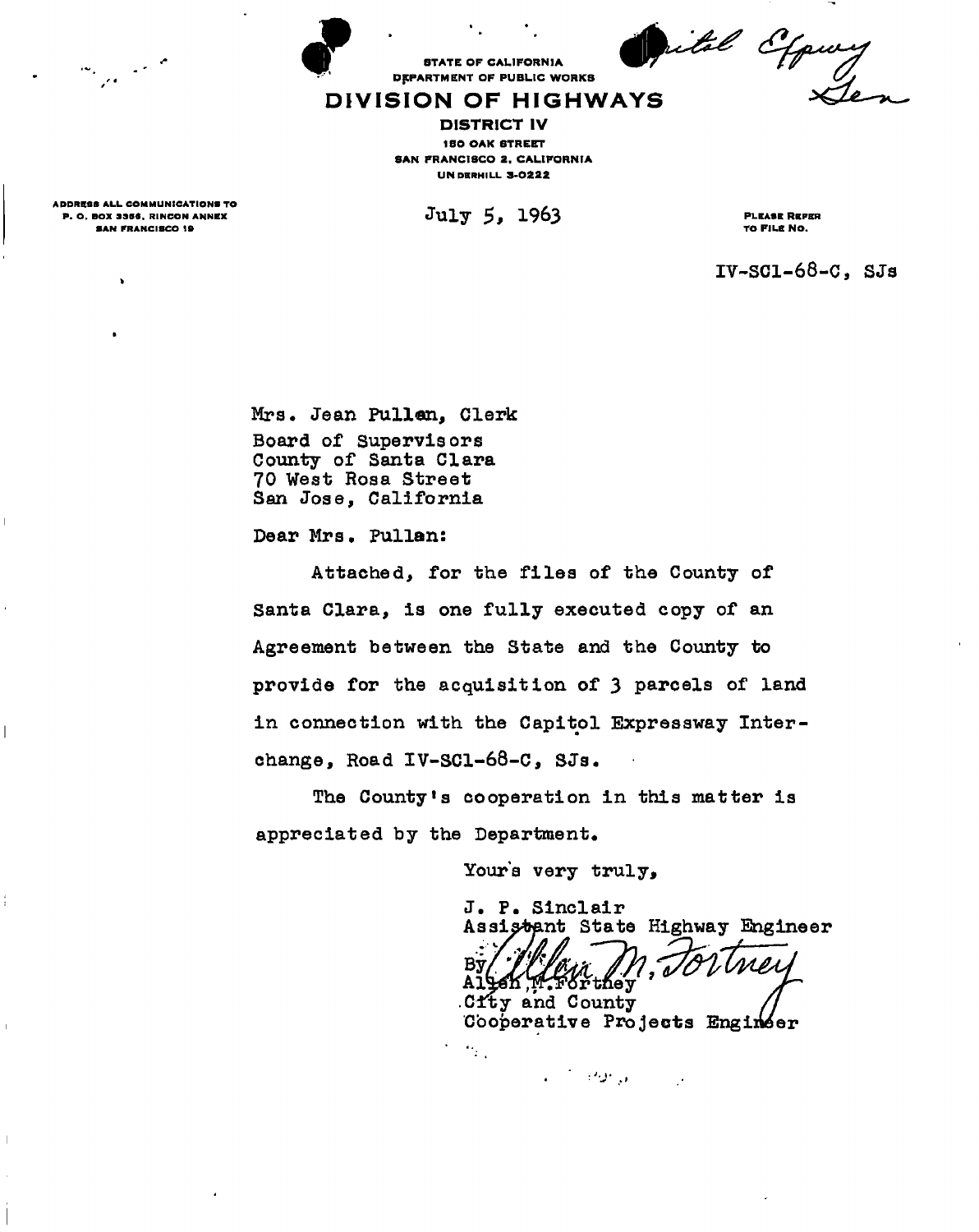REGEIVED<br>BOARD OF SUPERVISORS JUL 8 8 05 AM 'F3 COUNTY OF<br>SANTA CLARA

 $\mathbf{a}$ 

 $\ddot{\phantom{0}}$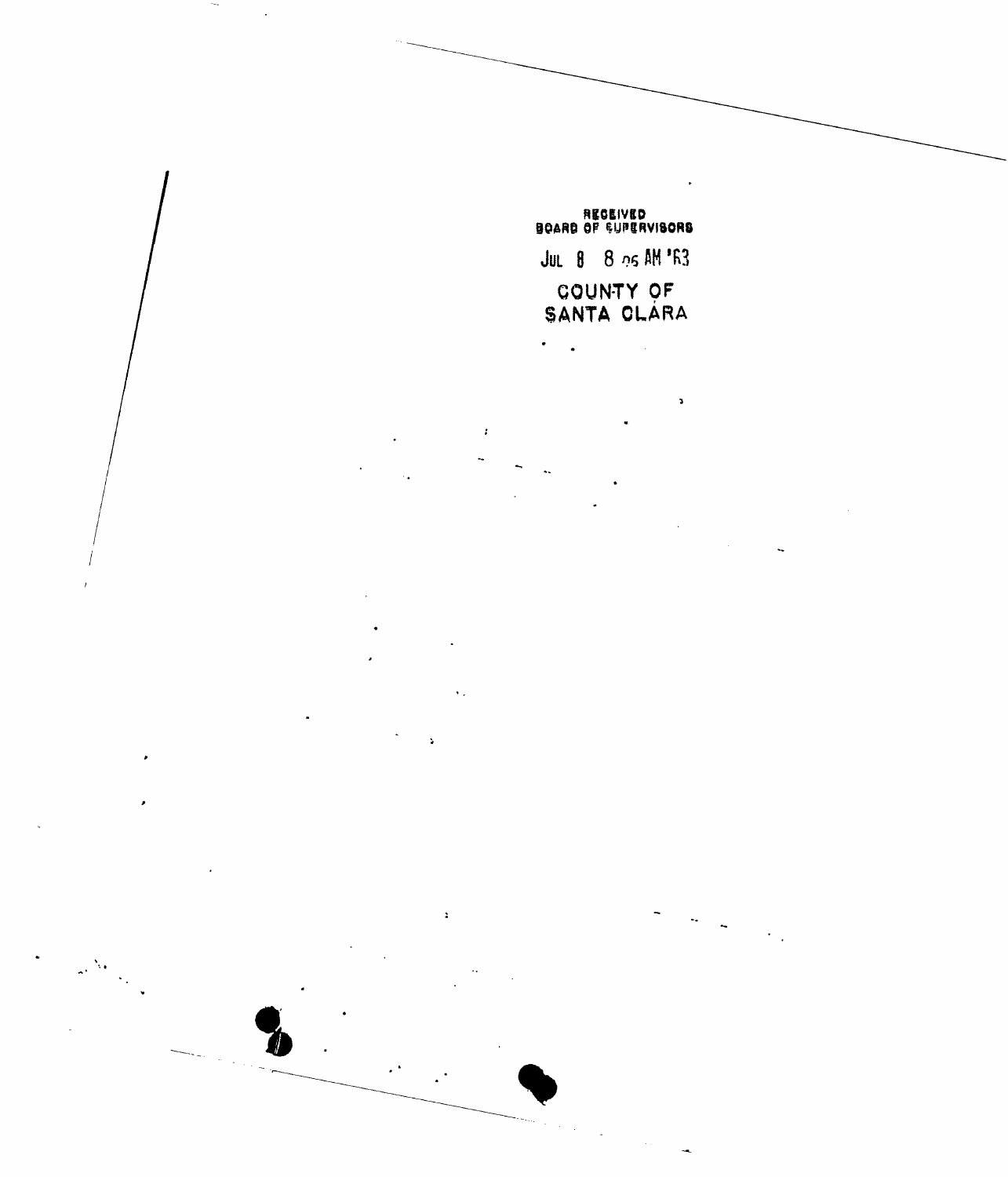

|                                | <b>B.P.R.</b><br>REG. No.<br>$\overline{7}$ | STATE<br>CALIF.      |                                  | FEDERAL PROJECT NO.                               | <b>FISCAL</b><br>YEAR<br>$\mathcal{X}(\mathcal{A}_\mathbf{a})$              | SHEET<br>$\mathcal{M}^{\text{max}}_{\text{max}}$ | TOTAL<br>SHEETS<br>$\mathcal{L}_{\mathcal{R}}$<br>$\sim 6.7$<br>sis i |
|--------------------------------|---------------------------------------------|----------------------|----------------------------------|---------------------------------------------------|-----------------------------------------------------------------------------|--------------------------------------------------|-----------------------------------------------------------------------|
|                                | DIST.<br>$\mathbf{N}$                       | <b>COUNTY</b><br>5C1 | <b>ROUTE</b><br>$\sqrt{3}$       | Linia.<br>Linia<br><b>SECTION</b><br>$\mathbf{c}$ | $\mathcal{C}^{(0)}$<br>$\mathcal{A}$ :<br>$\frac{1}{\sqrt{2}}$<br><b>TA</b> | $\bullet$<br>SHEET                               | TOTAL<br>SHEETS<br>÷.                                                 |
|                                |                                             |                      |                                  |                                                   |                                                                             |                                                  |                                                                       |
|                                |                                             |                      |                                  |                                                   |                                                                             | <b>DISTRICT ENGINEER</b>                         |                                                                       |
|                                |                                             | <b>APPROVED.</b>     |                                  |                                                   |                                                                             |                                                  |                                                                       |
|                                |                                             |                      |                                  |                                                   |                                                                             |                                                  |                                                                       |
|                                |                                             |                      |                                  |                                                   |                                                                             |                                                  |                                                                       |
|                                |                                             |                      |                                  |                                                   |                                                                             |                                                  |                                                                       |
|                                |                                             |                      |                                  |                                                   |                                                                             |                                                  |                                                                       |
|                                |                                             |                      |                                  |                                                   |                                                                             |                                                  |                                                                       |
|                                |                                             |                      |                                  |                                                   |                                                                             |                                                  |                                                                       |
|                                |                                             |                      |                                  |                                                   |                                                                             |                                                  |                                                                       |
|                                |                                             |                      |                                  |                                                   |                                                                             |                                                  |                                                                       |
|                                |                                             |                      |                                  |                                                   |                                                                             |                                                  |                                                                       |
|                                |                                             |                      |                                  |                                                   |                                                                             |                                                  |                                                                       |
|                                |                                             |                      |                                  |                                                   |                                                                             |                                                  |                                                                       |
|                                |                                             |                      |                                  |                                                   |                                                                             |                                                  |                                                                       |
|                                |                                             |                      |                                  |                                                   |                                                                             |                                                  |                                                                       |
|                                |                                             |                      |                                  |                                                   |                                                                             |                                                  |                                                                       |
|                                |                                             |                      |                                  |                                                   |                                                                             |                                                  |                                                                       |
|                                |                                             |                      |                                  |                                                   |                                                                             |                                                  |                                                                       |
|                                |                                             |                      |                                  |                                                   |                                                                             |                                                  |                                                                       |
|                                |                                             |                      |                                  |                                                   |                                                                             |                                                  |                                                                       |
|                                |                                             |                      |                                  |                                                   |                                                                             |                                                  |                                                                       |
|                                |                                             |                      |                                  |                                                   |                                                                             |                                                  |                                                                       |
|                                |                                             |                      |                                  |                                                   |                                                                             |                                                  |                                                                       |
|                                |                                             |                      |                                  |                                                   |                                                                             |                                                  |                                                                       |
|                                |                                             |                      |                                  |                                                   |                                                                             |                                                  |                                                                       |
|                                |                                             |                      |                                  |                                                   |                                                                             |                                                  |                                                                       |
|                                |                                             |                      |                                  |                                                   |                                                                             |                                                  |                                                                       |
|                                |                                             |                      |                                  |                                                   |                                                                             |                                                  |                                                                       |
|                                |                                             |                      |                                  |                                                   |                                                                             |                                                  |                                                                       |
|                                |                                             |                      |                                  |                                                   |                                                                             |                                                  |                                                                       |
|                                |                                             |                      |                                  |                                                   |                                                                             |                                                  |                                                                       |
|                                |                                             |                      |                                  | LEGEND                                            |                                                                             |                                                  |                                                                       |
|                                |                                             |                      | ACCI                             | Prohibited                                        |                                                                             |                                                  |                                                                       |
|                                |                                             |                      |                                  | STATE OF CALIFORNIA                               |                                                                             |                                                  |                                                                       |
|                                |                                             |                      |                                  | <b>DISTRICT NV</b>                                |                                                                             |                                                  |                                                                       |
|                                |                                             |                      |                                  | APPRAISAL                                         |                                                                             |                                                  |                                                                       |
|                                |                                             |                      |                                  | DRAWN BY H.LEE                                    |                                                                             | DATE 3-19-63                                     |                                                                       |
| Approved:<br>District Engineer |                                             |                      | CHECKED BY<br>REVISED            | 学院名                                               |                                                                             | SCALE T.100 5<br>DR. NO. A-11111A                |                                                                       |
|                                |                                             |                      | $\mathbf{F}$ .<br>$\mathbb{Q}^2$ | CO. RTE.SEC.<br>$ 301\rangle$<br>$\sqrt{6}$       |                                                                             |                                                  |                                                                       |
|                                |                                             |                      |                                  |                                                   |                                                                             |                                                  |                                                                       |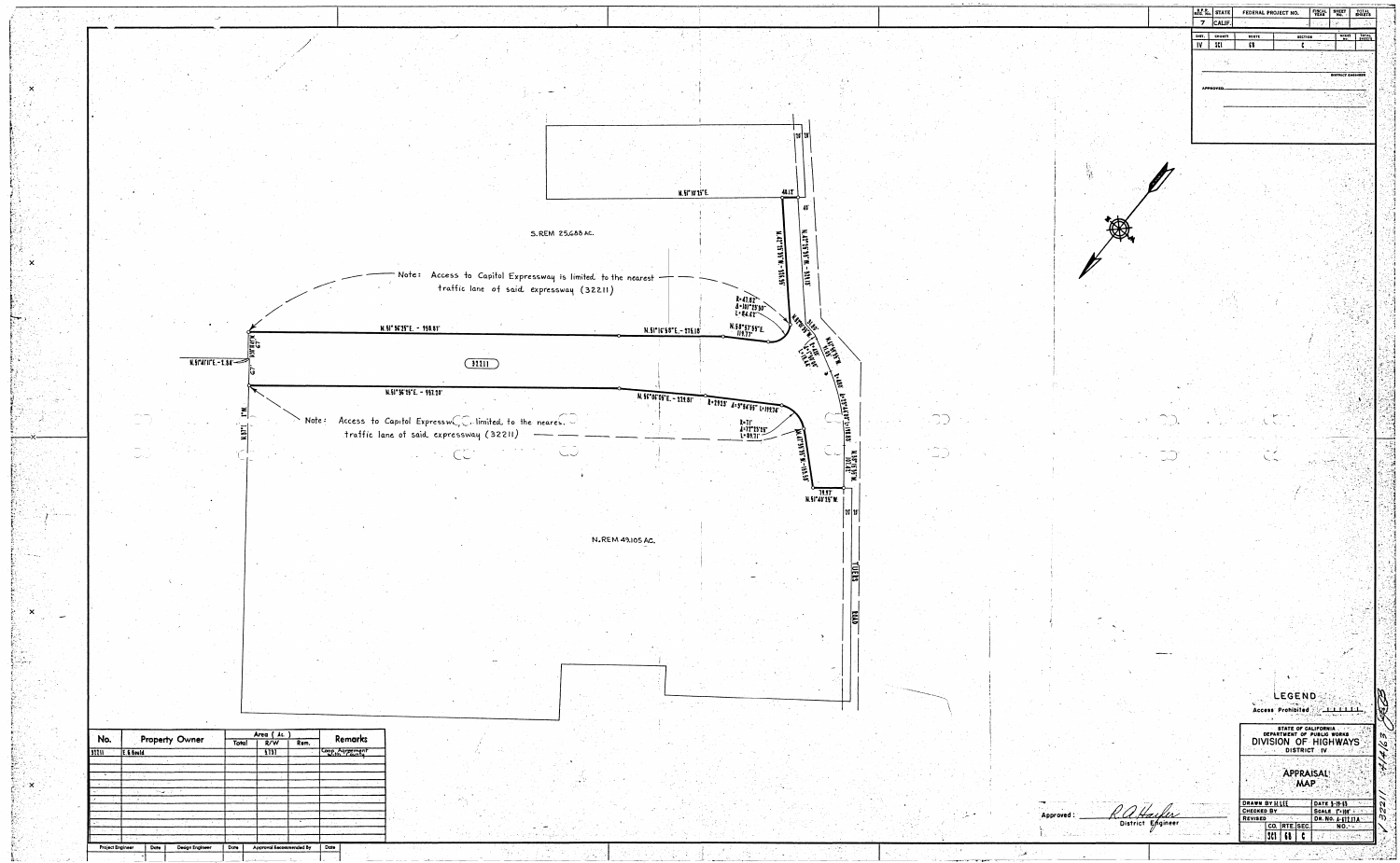

| Asph                       |                             |                      |                     |                                                                   |     |                             |                                                                   |                           |                        |
|----------------------------|-----------------------------|----------------------|---------------------|-------------------------------------------------------------------|-----|-----------------------------|-------------------------------------------------------------------|---------------------------|------------------------|
| $C$ <i>anc</i><br>Ason     |                             |                      |                     |                                                                   |     |                             |                                                                   |                           |                        |
| 223                        | 224                         |                      | 225                 |                                                                   | 226 | 227                         |                                                                   |                           |                        |
| Asnh<br>Conc               |                             |                      |                     |                                                                   |     |                             |                                                                   |                           |                        |
| Asph                       |                             |                      |                     |                                                                   |     |                             |                                                                   |                           |                        |
|                            |                             |                      |                     | Existing 30 Access Openings for                                   |     |                             |                                                                   |                           |                        |
|                            |                             |                      |                     |                                                                   |     |                             |                                                                   | ω                         |                        |
|                            |                             |                      |                     |                                                                   |     |                             | T <b>Q</b> T T T T                                                |                           |                        |
|                            |                             |                      |                     | 5.39°43'50'E. 570.23                                              |     |                             | $\Phi$                                                            |                           |                        |
|                            |                             |                      |                     |                                                                   |     |                             | 29                                                                |                           |                        |
|                            |                             |                      |                     |                                                                   |     |                             | Feeding<br>Stables                                                |                           |                        |
|                            |                             |                      |                     |                                                                   |     |                             |                                                                   |                           |                        |
|                            |                             |                      |                     |                                                                   |     |                             |                                                                   |                           |                        |
|                            | 3105/                       |                      |                     |                                                                   |     |                             |                                                                   |                           |                        |
|                            |                             |                      |                     |                                                                   |     |                             |                                                                   |                           |                        |
|                            |                             |                      |                     |                                                                   |     |                             |                                                                   |                           |                        |
|                            |                             |                      |                     |                                                                   |     |                             |                                                                   | W)                        |                        |
|                            |                             |                      |                     |                                                                   |     |                             |                                                                   | N<br>0                    |                        |
|                            |                             |                      |                     |                                                                   |     |                             |                                                                   |                           |                        |
|                            |                             | Area (Ac             | Ÿ.                  |                                                                   |     |                             |                                                                   |                           |                        |
| roperty Owner<br>migtal    | Total<br>48.693             | R/W<br>7.352         | Rem.<br>41.341      | Remarks                                                           |     | — پر –                      |                                                                   | Ψ,<br>Ω<br>Θ              |                        |
| uld                        | $\sim$ $\sim$<br>83.252     | $\frac{1111}{5.137}$ | 74.793              | Co-Operative Agreement With County                                |     |                             |                                                                   | 22                        |                        |
| <u>do, et al </u>          | 17.122                      | 4.161                | 12.296              |                                                                   |     |                             |                                                                   | S<br>ぇ                    |                        |
| $\pm$                      | $\mathcal{L}_{\mathcal{A}}$ |                      |                     | × .                                                               |     |                             |                                                                   |                           |                        |
|                            |                             | $\prime$             |                     |                                                                   |     |                             |                                                                   |                           |                        |
|                            |                             |                      |                     |                                                                   |     |                             |                                                                   |                           |                        |
|                            |                             |                      | $\sigma_{\rm{max}}$ |                                                                   |     |                             |                                                                   |                           |                        |
|                            |                             |                      |                     |                                                                   |     |                             |                                                                   |                           |                        |
|                            |                             |                      |                     |                                                                   |     |                             |                                                                   |                           |                        |
|                            |                             |                      |                     |                                                                   |     |                             |                                                                   |                           |                        |
|                            |                             |                      |                     |                                                                   |     |                             |                                                                   |                           |                        |
|                            |                             |                      |                     |                                                                   |     |                             | <b>HISTISS</b>                                                    |                           |                        |
|                            |                             |                      |                     |                                                                   |     |                             |                                                                   |                           |                        |
|                            |                             |                      |                     |                                                                   |     |                             | STATE OF CALIFORNIA                                               |                           |                        |
|                            |                             |                      |                     | LEGEND<br>Access Prohibited                                       |     |                             | DEPARTMENT OF PUBLIC WORKS<br>DIVISION OF HIGHWAYS<br>DISTRICT IV |                           |                        |
|                            |                             |                      | 3 <sub>1</sub>      |                                                                   |     |                             |                                                                   |                           |                        |
| $15^{'}25^{''}E$<br>738.94 |                             |                      | $\mathbf{2}$        |                                                                   | ᢏ   |                             | APPRAISAL                                                         | <b>MAP</b>                |                        |
|                            |                             |                      |                     | <b>DESCRIPTION</b><br>No DATE<br>TABLE OF REVISIONS               | BY  | DRAWN BY W.H.<br>CHECKED BY |                                                                   | DATE 4-62<br>SCALE /" 50' |                        |
| District Engineer          |                             |                      |                     | CAUTION: CHECK WITH TRACING TO SEE IF<br>YOU HAVE LATEST REVISION |     | REVISED                     | RTE. SEC.<br>CO.                                                  |                           | DR. No. 4672.17<br>NO. |
|                            |                             |                      |                     |                                                                   |     |                             |                                                                   |                           |                        |
|                            |                             |                      |                     |                                                                   |     |                             | 68<br>$\mathcal{L}_{\mathcal{L}}$<br>SCI.                         |                           |                        |